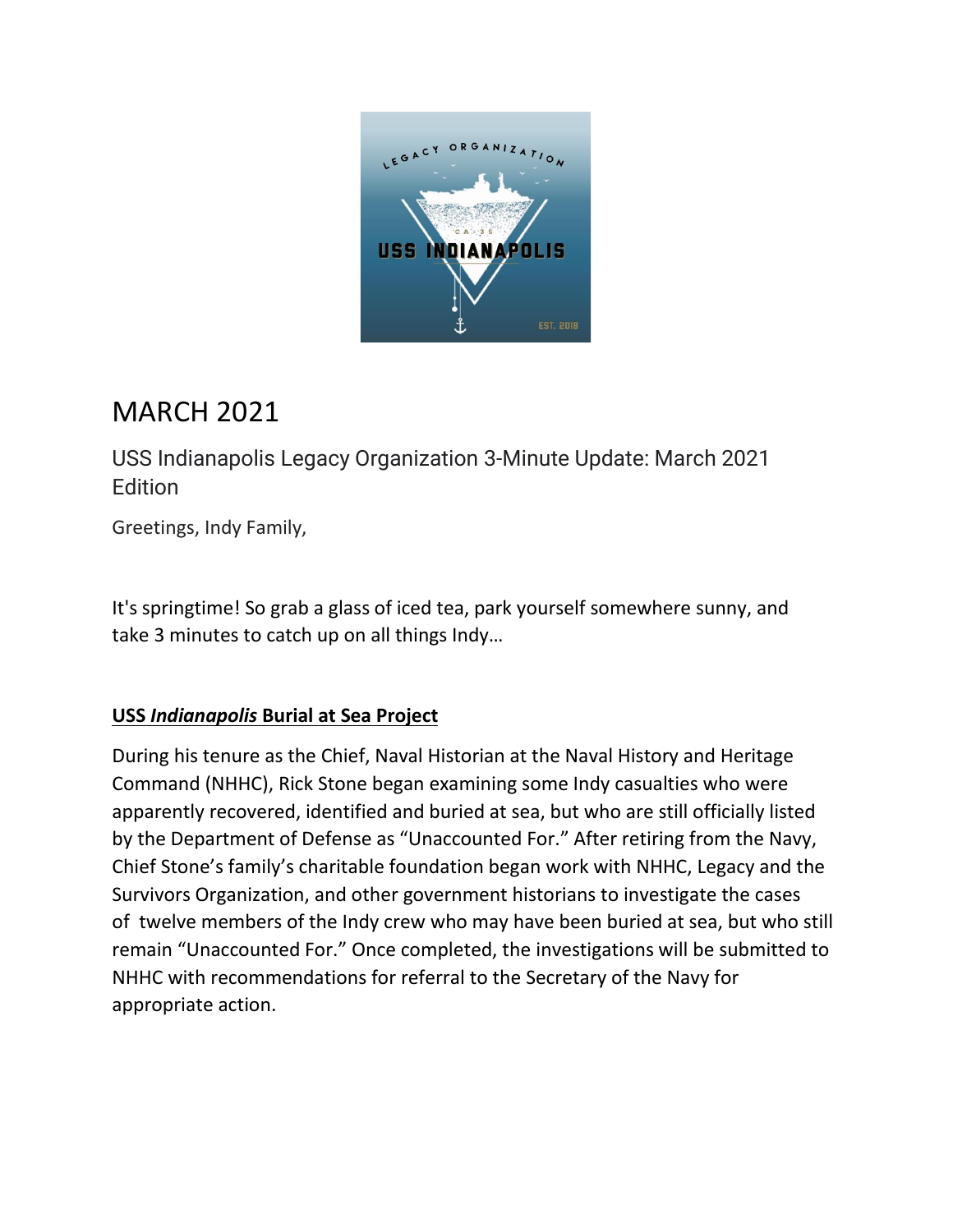The Chief Rick Stone and Family Charitable Foundation believes that giving their loved ones and family members closure is the greatest way to celebrate and thank the sailors and Marines who lost their lives on the USS *Indianapolis*. For more information on this important project, please visit: [www.chiefrickstone.com](https://www.chiefrickstone.com/?page_id=127179)

### **Looking for a Few Good Men and Women**

We're excited to announce that Doug Sinclair has graciously agreed to chair the Nominating Committee. Doug is the son of *Indianapolis* Survivor James Sinclair of Michigan. The Nominating Committee is charged with recruiting great people to serve on Legacy's board. Doug is leading the fabulous team of Kim Roller, Bill Toti, Deb Polise and Doug Stanton, with the goal of completing the committee's work and presenting it to the board in May. Already, the committee is actively engaged in looking for qualified and energetic nominees for the offices of Vice-Chair and Secretary. All Legacy members will vote on these nominees at the membership meeting to be held online during the 2021 Virtual Reunion. If you have an interest in sharing your talents in these positions, please contact Doug Sinclair: [doug.sinclair@comcast.net.](mailto:doug.sinclair@comcast.net)

## **Student Members Meet and Greet**

On March 11, Membership Chair Julie Haas led a Meet and Greet Zoom event for Legacy's student members and the membership team. Five students—Shea, Reagan, Gunner, David, and Bryce—each read their autobiographies, sharing a little about themselves and how they are connected to the Indy story. Julie then read the autobiographies of Sam and Autumn, two student members who live…in Germany!

The students continue to read their first young adult book about the Indy story: *I Escaped the World's Deadliest Shark Attack: The Sinking of the USS Indianapolis.* In addition, the students attended Legacy's new two-part webinar: "Never Give Up," and were impressed with how much they learned. Finally, we added a new student member this month: Brayden Spillman from Berea, Kentucky. Welcome, Brayden! Julie and the membership team—Cindy Wilson, Melissa Felumlee, and Julie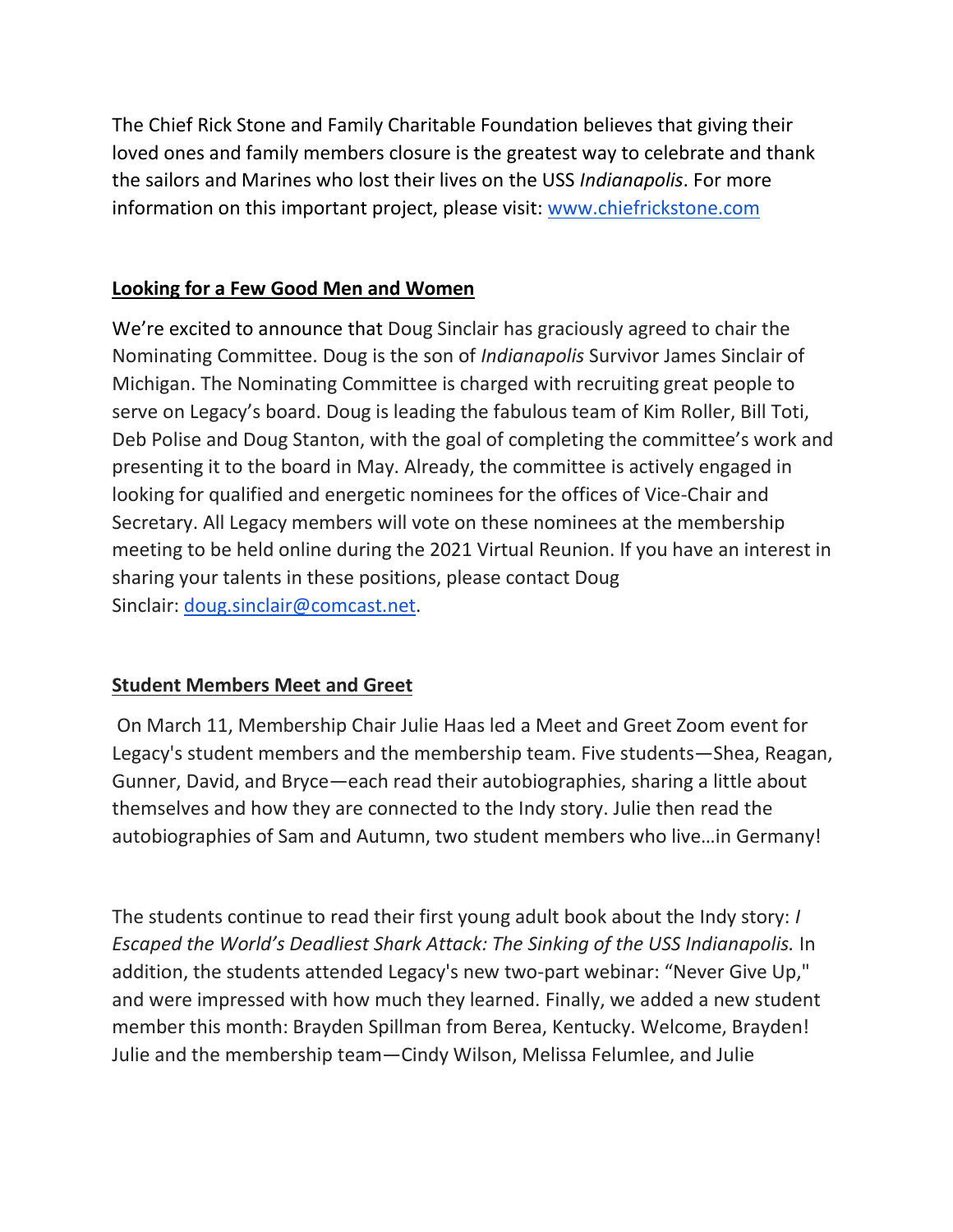Rutherford—are excited to mentor these students as the new voices for USS *Indianapolis.*

#### **Reunion News**

Though America seems to be headed in a positive direction in terms of COVID, we're not out of the woods yet. Therefore, this year's reunion will once again be virtual. Please mark your calendar for online events on July 30-31, 2021, honoring USS *Indianapolis*'*s* place in history. One special event will be the Memorial Service where we honor the men who served on the ship's final sailing crew. This year, we will feature a complete listing of the final sailing crew, including their photos. If you have a Navy/Marine photo of your favorite crew member, please send it to us at [admin@ussindianapolis.com](mailto:admin@ussindianapolis.com) to be included in the presentation.

Hopefully, domestic travel will be a thing again soon! In anticipation of that, the Reunion Committee is also working on plans for a real, live in-person event in 2022. Stay tuned….

#### **Revealing History**

Over the last eight months, an ad hoc committee has been meeting to research and gather family stories that document the service and sacrifice of the African-American men who served on USS *Indianapolis's* final sailing crew. The project is a team effort between Jane Gwinn Goodall, daughter of rescue pilot Chuck Gwinn, and family members representing three of the Steward's Mates. None of Indy's 28 African-American crew survived the sinking, and over the years, we have known very little about their roles, responsibilities and contributions. That's now changed! The committee plans to publish its work later this summer in honor and recognition of these valiant men.

#### **Membership Has Its Rewards**

Legacy's total membership now stands at 143 smart and dedicated people. I know what you're thinking: "I want to be smart and dedicated, too!"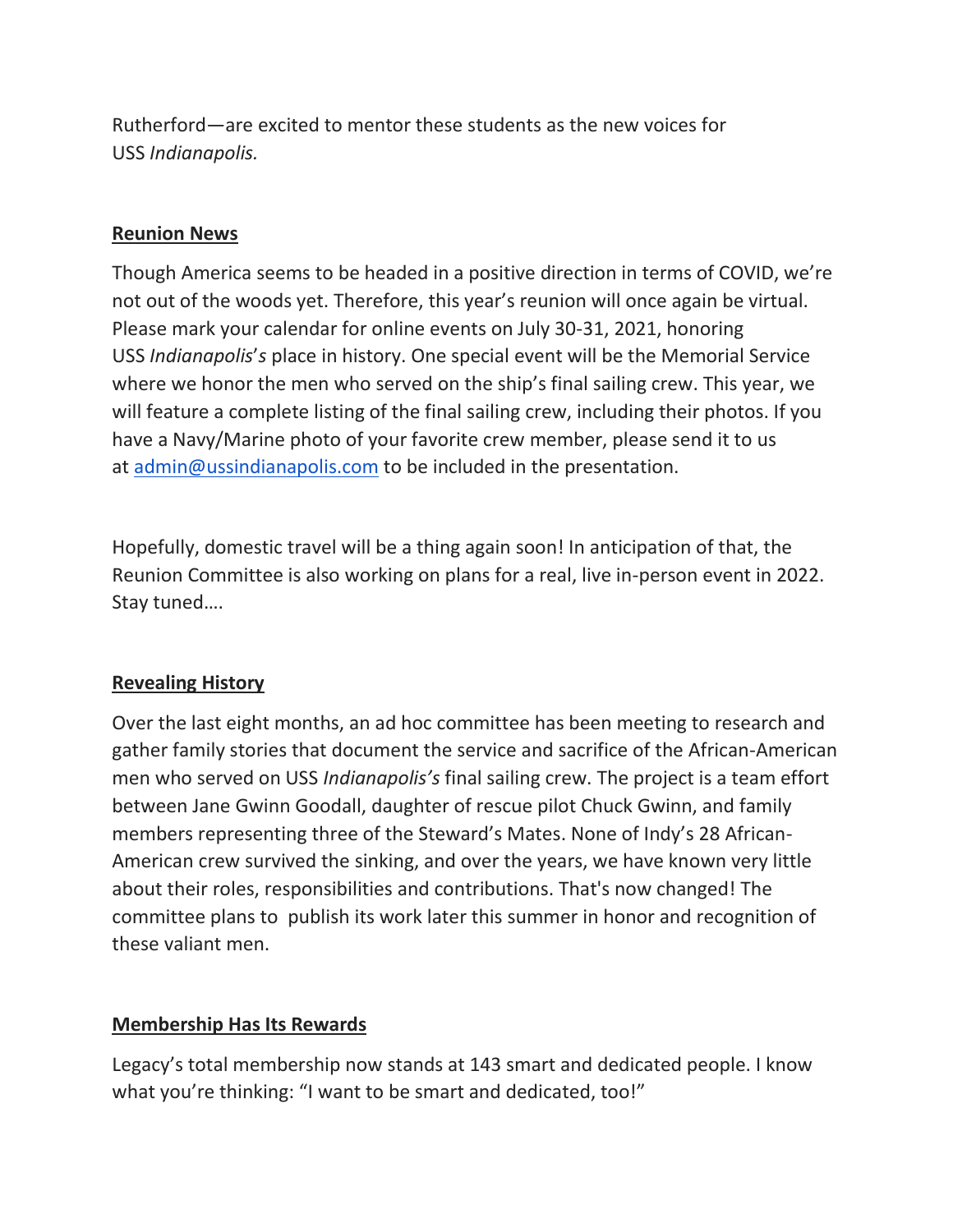Not only do members actively contribute to keeping Indy's epic story alive, but membership also brings benefits. Legacy members are first to receive reunion signup information, including (when we are able to gather again) exclusive hotel deals, discounted admissions, and event details. Members also have the opportunity to serve in leadership and vote in elections. A General Membership costs just \$25—less than a tank of gas! (Or, in California, less than *half* a tank of gas.) To join Indy and help sustain our mission, please contact Julie Haas [\(juli.haas@bruceoakley.com\)](mailto:juli.haas@bruceoakley.com) or visit [www.ussindianapolis.org/membership](http://www.ussindianapolis.org/membership) to sign up online.

#### **Birthday Zoomers**

This month, in honor of Survivor Dick Thelen's birthday, the Monday Night Zoomers attended a virtual birthday party where everyone ate a bowl of Dick's favorite treat: ice cream. Dick shared a story about a post-war encounter with a nurse from the hospital ship, USS *Tranquility*. She told him that the large amount of diesel fuel and oil that had seeped from the *USS Indianapolis* survivors degraded the fabric on the ship's wheelchairs. So, after the Indy men came through, all the wheelchair fabric had to be replaced. A small price to pay!

#### **Never Give Up!**

Great news! If you missed Legacy's new two-part webinar, "Never Give Up: The USS *Indianapolis* (CA-35) Story," you can now view both parts by visiting [www.ussindianapolis.com](http://www.ussindianapolis.com/) and clicking on "YouTube Channel." This informative event reveals new details and personal stories as panelists cover Indy's history from her christening and World War II campaigns to her world-changing top secret mission, her tragic sinking, and the aftermath.

Following both parts of the live Zoom webinar, Education Committee Chair Marilyn Henry received an avalanche of "Bravo Zulus to all." So if you missed it, be sure to catch up now and send your own feedback to Marilyn at: [bmcp56@att.net.](mailto:bmcp56@att.net)

In other education news, the committee is now working on a webinar and other activities for Memorial Day 2021, when Americans honor those lost in the performance of military duties. If you are a member of a Lost-at-Sea family, stay tuned for more information.